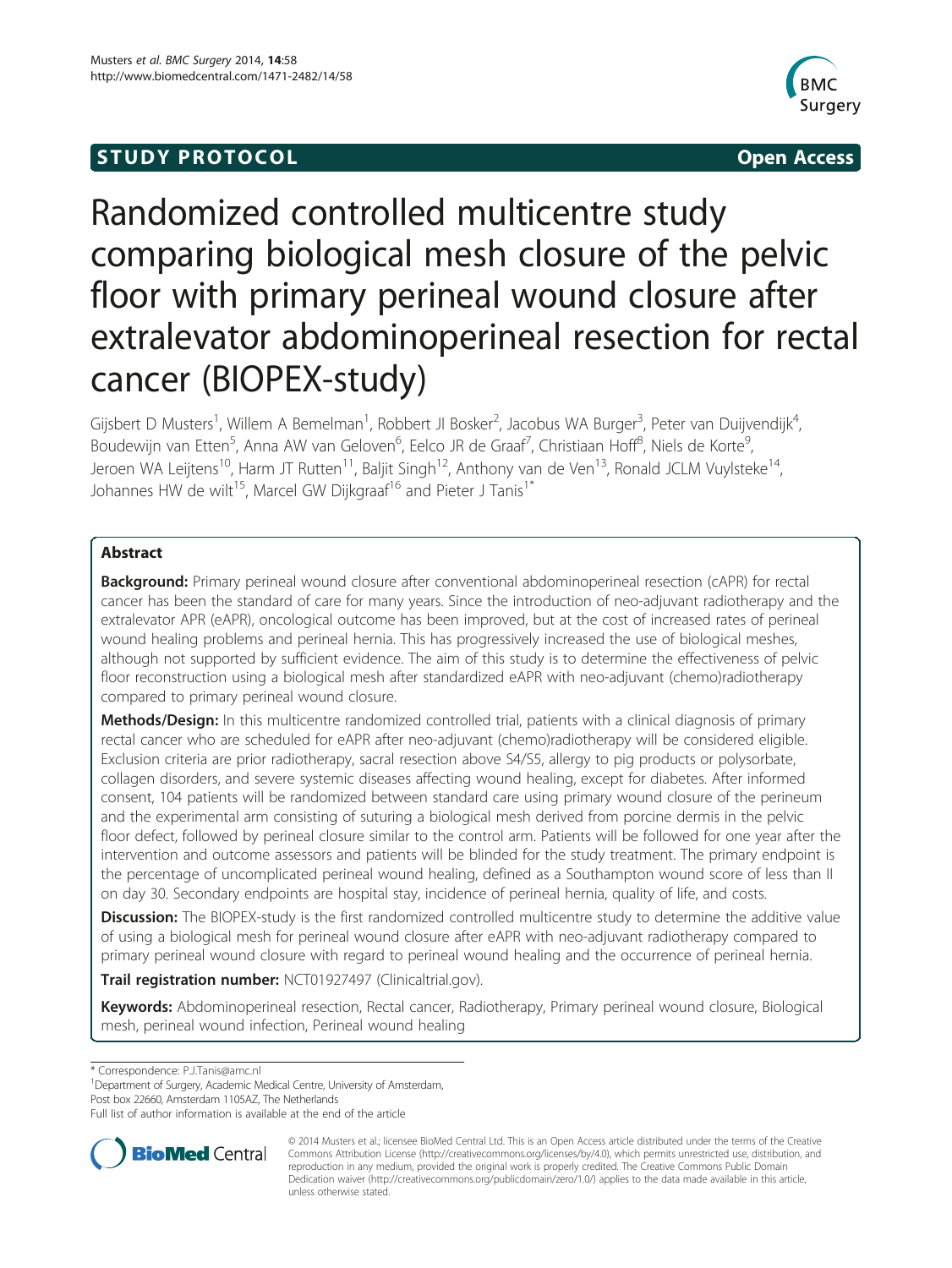# Background

Conventional abdominoperineal resection (cAPR) for distal rectal cancer is associated with relatively high rates of positive resection margins and iatrogenic tumour perforation. Pooled analysis of five European randomized controlled trials revealed that cAPR was an independent risk factor for local recurrence (19.7% versus 11.4%) and associated with a decreased 5-year survival rate (59% versus 70%) compared to low anterior resection [\[1\]](#page-5-0). Following the total mesorectal excision (TME) plane all the way down to the pelvic floor, as performed in cAPR, results in the typical coning of the specimen and thereby compromising resection margins. Extralevator APR (eAPR) reduces the rate of positive resection margins and tumour perforation and improves oncological outcome based on a systematic review of non-randomized studies [\[2](#page-5-0)]. The extralevator approach entails en bloc resection of the distal rectum, sphincter complex and levator muscles. Besides a change in surgical technique, neo-adjuvant radiotherapy has also contributed to better locoregional control in patients with distal rectal cancer.

Both wider excisions as a result of eAPR as well as increased use of neo-adjuvant (chemo)radiotherapy have significantly increased perineal wound healing problems, which have been reported in up to 59% [[3](#page-5-0)[-6\]](#page-6-0). Furthermore, perineal hernia is more likely to occur with a reported incidence of up to 20% [[7\]](#page-6-0). Perineal wound complications may only consist of superficial infection or minor dehiscence, but are often more serious with major dehiscence or deep abscesses. Impaired perineal wound healing is a significant clinical problem being associated with increased hospital stay, the need for re-operation, and intensive wound care for several months. There is even a small proportion of patients in whom a presacral or perineal sinus remains. Quality of life may be severely impaired because of pain, smelly wound discharge, and interference with basic daily activities such as sitting and walking.

Internationally there is a trend towards the use of additional closure techniques after eAPR in an attempt to overcome this clinical problem. One of these techniques is the reconstruction of the pelvic floor with a biological mesh, but available literature data are scarce. A recently published review included 12 studies, of which six were only conference abstracts, with total numbers of included patients between 2 and 24 [\[8](#page-6-0)]. The percentage of minor wound complications in series with at least 5 patients ranged between 17% and 63%, and of major complications between 9% and 27%. Two larger studies not included in this review reported a perineal wound complication rate of 50% and 11% in 30 and 35 patients respectively [[9,10](#page-6-0)]. Autologous tissue flaps might also be an option and seems to be equally effective as a biological mesh [\[11\]](#page-6-0). However, the routine use of flaps after eAPR for rectal cancer is controversial. The rectus abdominis muscle (RAM)

flap cannot be combined with a laparoscopic approach, will add donor site morbidity, substantially increases operating time and often implicates assistance by a plastic surgeon [\[12](#page-6-0)]. The gluteal flap does not disturb abdominal wall integrity, but seems not to prevent perineal hernia formation [[7\]](#page-6-0).

The popularity of the use of biological meshes for eAPR is probably the result of its successful application in repair of complex and infected hernias of the abdominal wall as well as for example pelvic organ prolapses [\[13,14](#page-6-0)]. However, the costs of a biological mesh ranges between 500 and 1800 euro per patient depending on the size of acellular porcine collagen implant and company. Based on the limited available data and costs of biological meshes, primary perineal wound closure after eAPR still remains the standard of care in many institutes. An unpublished survey among Dutch surgeons performed in 2012 revealed that 66% exclusively used primary perineal wound closure after APR, although the extralevator approach is not yet completely implemented at a national level. Using simple direct closure of the perineal wound after eAPR is supported by data from relatively large cohort series (104 to 282 patients), which reported perineal wound complication rates between 17% and 35%, with a proportion of patients who received radiotherapy between 31% and 60% [\[5,15](#page-6-0)-[17](#page-6-0)]. However, standardized perineal wound assessment was not used in any of these studies and complication rates may be underestimated because perineal wound healing was not a primary outcome parameter. This underlines the need for a randomized comparison of different perineal closure techniques after eAPR.

# Methods/Design

#### **Objective**

The primary objective of this study is to determine the effectiveness of pelvic floor reconstruction using a biological mesh after eAPR with neo-adjuvant radiotherapy compared to primary perineal closure. It is hypothesized that biological mesh closure is superior to primary perineal closure in a cost-effective manner in terms of a higher primary perineal wound healing rate and a lower perineal hernia rate at reduced costs.

#### Design

This is a multicentre, single blinded, randomized controlled trial, in which eligible patients will be randomized between pelvic floor reconstruction using a biological mesh (intervention arm) and primary closure of the perineal defect (standard arm) in a 1:1 ratio (Figure [1](#page-2-0)). Randomisation will be performed pre-operatively by a central automated randomisation using the trial website, with stratification for age, sex and laparoscopic surgery. The allocation of treatment is blinded to the patient.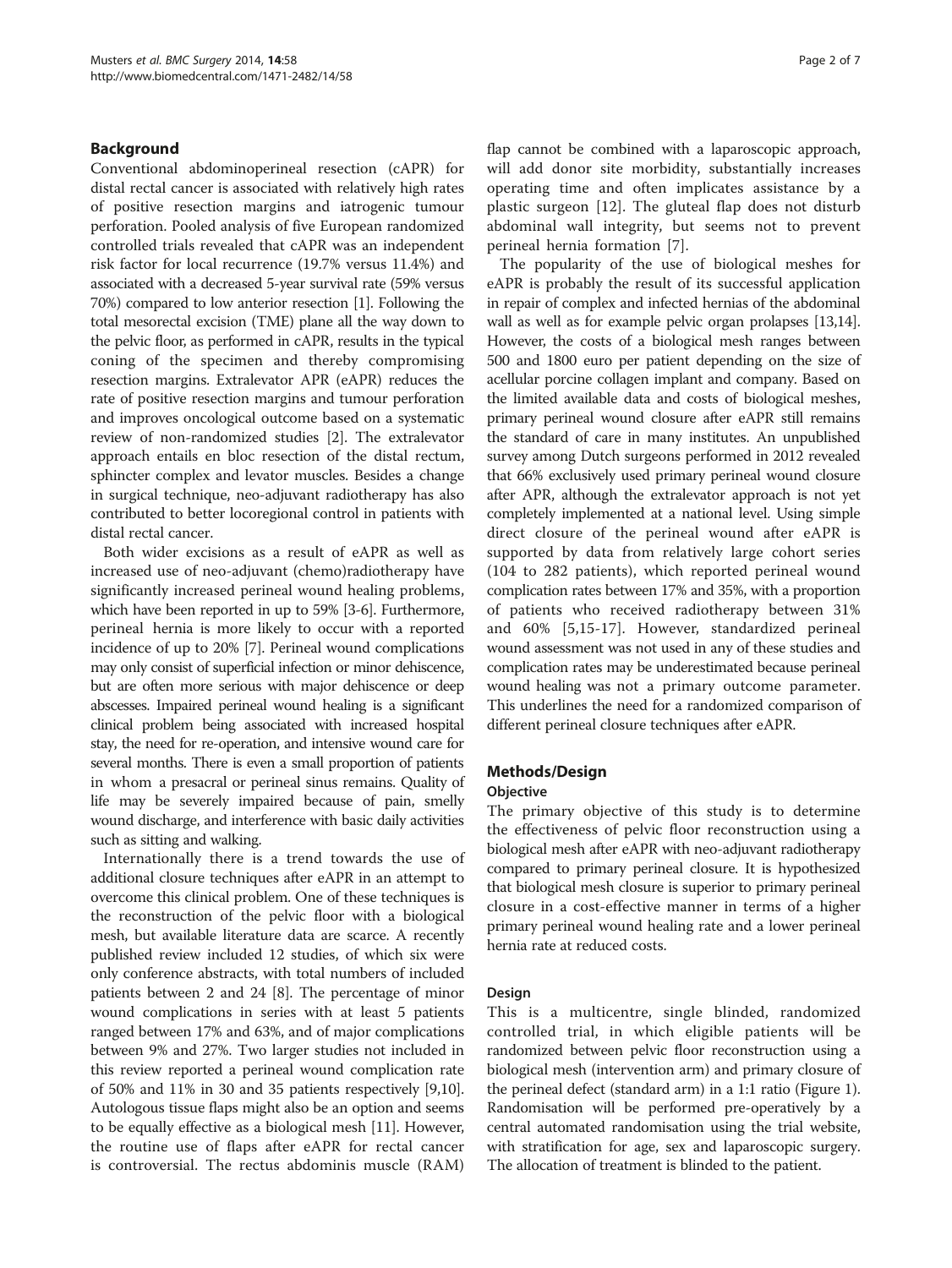<span id="page-2-0"></span>

The trial will be conducted in five academic centres and eight teaching hospitals, including two national referral centres for locally advanced rectal cancer. Participating centres will perform standardized perineal dissection according to the extralevator approach. The procedures in the experimental arm in centres without experience in biological mesh reconstruction of the pelvic floor will be supervised by one of the principal investigators (PT and WB) until a standardized biological mesh placement is ensured. Furthermore, a preceding investigators' meeting will be organized at the start of the trial and a refreshment course during the inclusion period, both including a workshop using fresh frozen cadavers. The perineal wound healing will be evaluated at 7 and 30 days postoperatively using the Southampton wound scoring system by an independent nurse or physician not aware of the intervention to which the patient was allocated [\[18\]](#page-6-0). In addition, full colour photographs will be taken from the perineal wound and assessed by an expert panel (PT, WB) blinded for treatment allocation. During routine outpatient clinic

visits for oncological follow-up at 3, 6, 9 and 12 months, the perineal wound will be inspected and scored accordingly with respect to healing and herniation (see Figure 1). In addition, CT-scan of the pelvis as usually performed during oncological follow-up at 1 year, will be reviewed with respect to presacral or perineal sinuses and perineal herniation. Quality of Life questionnaires will be administered to the patient at each follow-up interval. Patients without primary perineal wound healing who are treated in a nonhospital setting will get a wound diary in which the number of wound dressing changes, the number of visits by a home care nurse if applicable, and the wound materials used are registered per week until final closure of the perineal wound or end of study period. In addition, the nature and severity of any wound event, all medical or surgical interventions and re-admissions will be collected.

#### Study population

Patients are eligible for this study when they meet the following inclusion criteria: age of 18 years or older,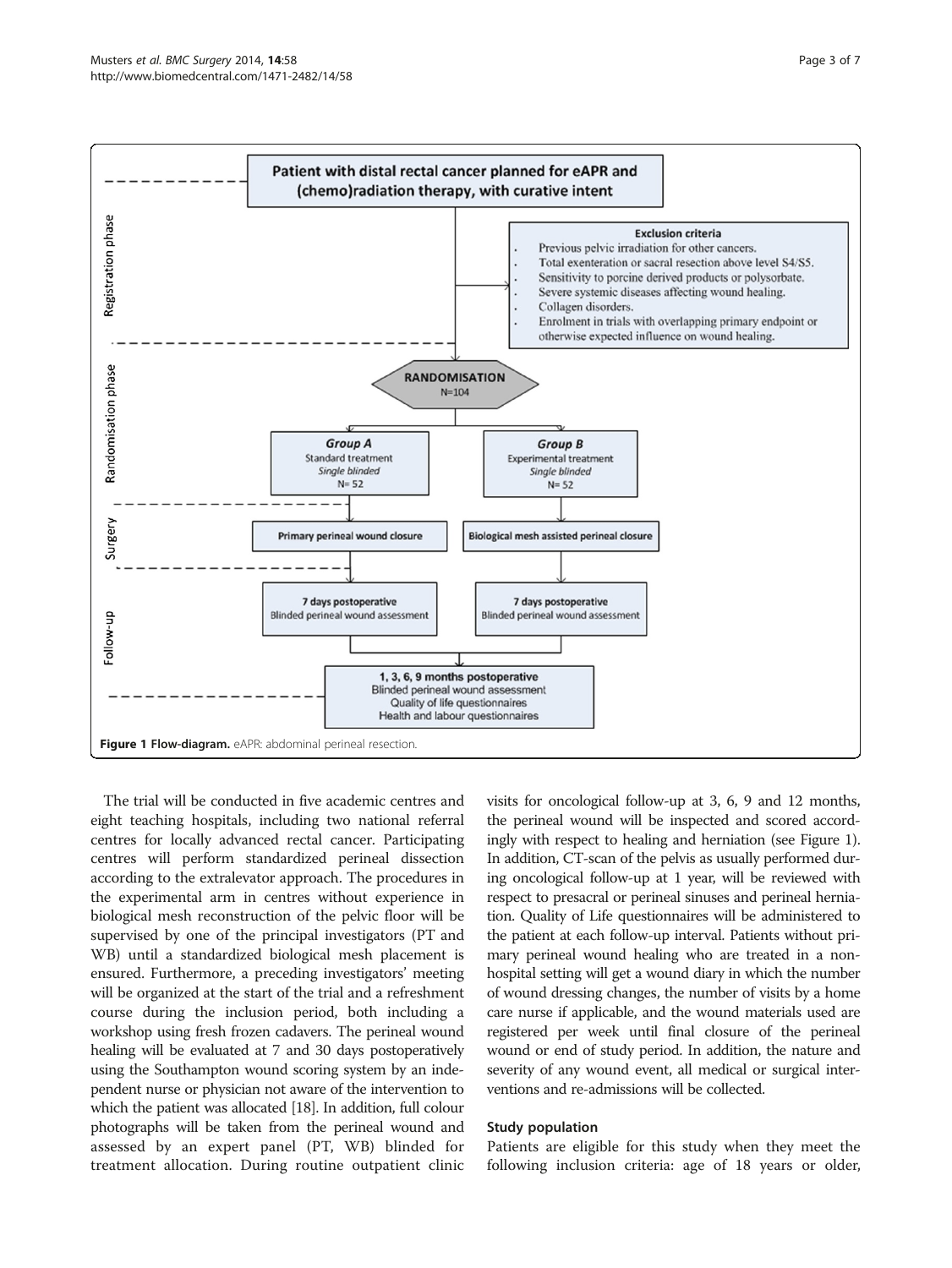planned eAPR for primary rectal cancer, pre-operative (chemo)radiotherapy, life expectancy of more than 2 years, ability to return for all scheduled and required study visits, and written informed consent for study participation. Exclusion criteria are: previous pelvic irradiation for other cancers (i.e. prostate cancer), total pelvic exenteration or sacral resection above level S4/S5, sensitivity to porcine derived products or polysorbate, severe systemic diseases abibuffecting wound healing except diabetes (i.e. renal failure requiring dialysis, liver cirrhosis, and immune compromised status like HIV), collagen disorders (i.e. Marfan), enrolment in trials with overlapping primary endpoint or otherwise expected influence on wound healing (i.e. systemic therapy like anti-angiogenic agents). An interim review will be performed at 50 included patients (of the total of 104 patients). At 6 weeks after inclusion of these patients, the trial's safety data will be evaluated. The steering committee will be supplied with the number of (serious) adverse events in both groups at this time point. If there is a skewed distribution of the number of (serious) adverse events between the two groups, an efficacy analysis can be performed at the discretion of the steering committee. Following these interim analyses, the steering committee will advise upon continuation of the trial.

# Intervention strategies

The perineal phase of the APR will be performed according to the principles of an extralevator approach, which means that the levator muscles will be laterally transected in order to leave a muscular cuff around the tumour. The coccyx will not be routinely resected, but only if indicated based on surgical exposure or oncological principles. The extent of excision of perineal skin and ischioanal fat will be as limited as oncologically justified. The eAPR specimens will be classified according to Phil Quirke and photographed in a standardized fashion. Patient positioning (prone or supine), the surgical approach for the abdominal phase (open or laparoscopic), and the use of an omental plasty are left to the discretion of the operating surgeon, because there is no conclusive evidence on which of these technical aspects is the most optimal with regard to perineal wound healing.

Closure of the perineum in the control arm consists of stitching the ischioanal and subcutaneous fat using interrupted Vicryl sutures in one or two layers. Subsequently, the skin will be closed using interrupted sutures according to the preference of the surgeon. Placement of a transabdominal or transperineal drain will be performed according to local protocols.

The intervention in the experimental arm consists of suturing an acellular biological mesh derived from porcine dermis in the pelvic floor defect (Strattice™, 6x10 cm). The mesh will be sutured at each side of the coccyx or distal

sacrum with Prolene or Polydioxanone sutures (PDS). Laterally, the mesh is attached to the remaining of the levator complex and, anteriorly, to the transverse perineal muscle. A suction drain will be inserted and positioned on top of the mesh. The perineal subcutaneous fat and skin will be subsequently closed in layers similar to primary perineal closure as performed in the standard arm.

#### Outcome parameters

Primary endpoint is the percentage of uncomplicated perineal wound healing defined as a Southampton wound score less than II at 30 days postoperatively.

Secondary endpoints of this study are the need for wound care, either in hospital or out of hospital and specified to frequency, duration, and type of wound dressing, the need for surgical re-intervention or re-admission for perineal wound problems, total hospital stay during one year of follow-up, incidence of asymptomatic and symptomatic perineal hernia, quality of life (EQ-5D-5 L, EORTC-30, EORTC-29RC, SF-36), and (in)direct medical and non-medical costs (clinical report forms, hospital information systems, modified health and labour questionnaire). In addition, perineal wound healing according to the Southampton wound grading will be repeated at 3, 6, 9 and 12 months postoperatively in order to determine differences in wound healing between the study arms over time. Differences in the incidence of persistent perineal or presacral sinuses, both clinically and by CT imaging, will be evaluated at 1 year of follow-up.

# Sample size calculation

The principal analysis will consist of an intention-to-treat comparison of the proportions of patients with primary uncomplicated perineal wound healing between both study arms. The hypothesis is to test superiority of the biological mesh assisted closure over primary closure of the perineum. The currently available literature is difficult to interpret with regard to perineal wound healing for the two interventions to be studied, hampering defining the expected difference in healing rate. Data on primary closure are mostly derived from cohort series in which patients were mostly operated upon before 2005 [[3](#page-5-0)-[7,10,19-23\]](#page-6-0). At that time, eAPR was only applied in a minority of centres. Furthermore, there has been an enormous increase in the use of neo-adjuvant radiotherapy in the past decade. These two developments in the treatment of distal rectal cancer have had a significant impact on perineal healing rate. In contrast, literature on biological mesh assisted perineal closure has been published recently only in patients undergoing eAPR and with high rates of neo-adjuvant radiotherapy [[7,9,10](#page-6-0),[20-23](#page-6-0)]. In addition, these studies had a specific focus on perineal wound healing, which results in more detailed data with a relative over-reporting of perineal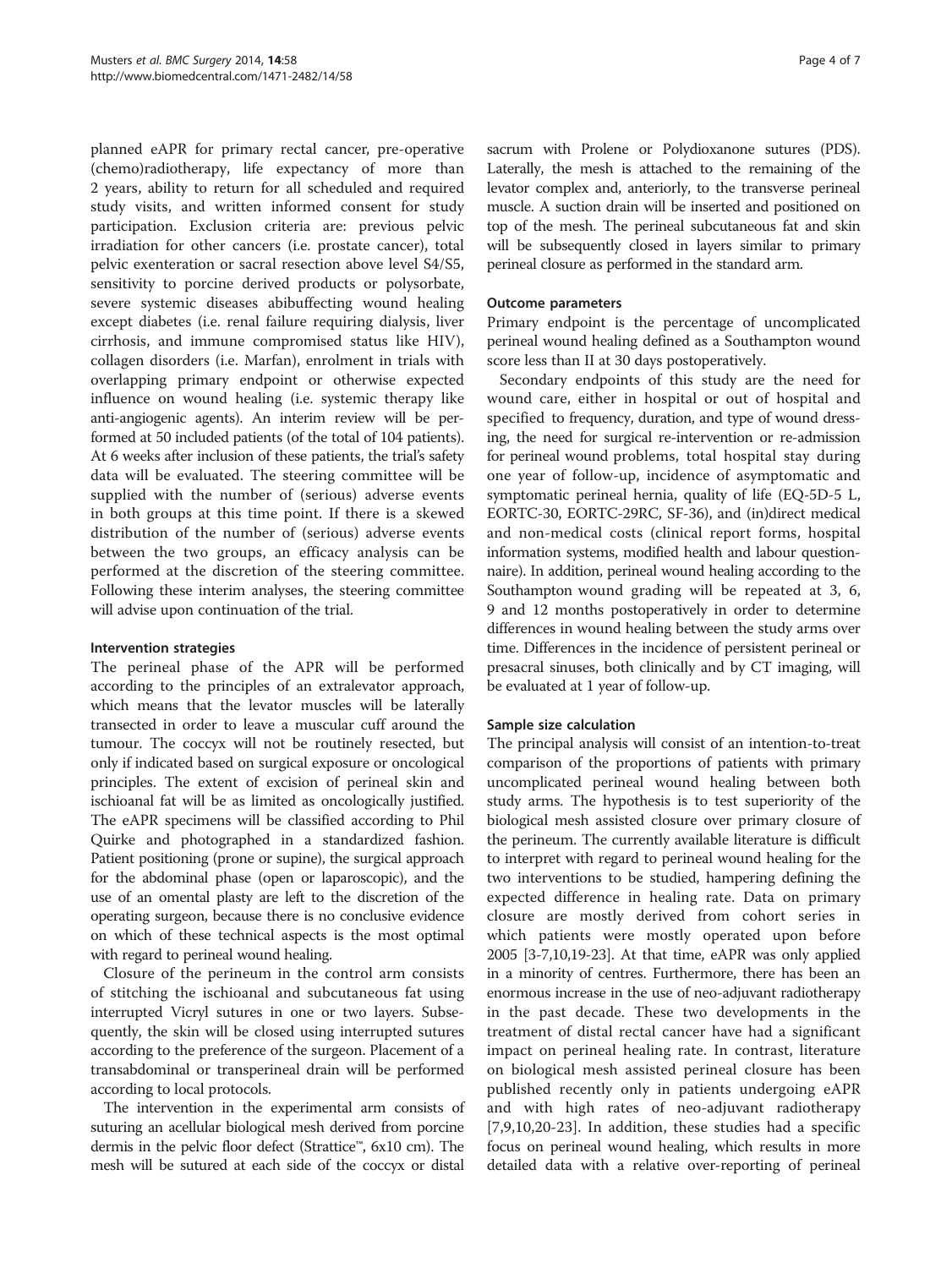wound complications compared to the historical data on primary closure in which perineal healing was most often a secondary endpoint that was retrospectively studied. Both the low percentage of eAPR in the primary closure group and relative over-reporting of perineal wound complications in the biological mesh led us to conclude that the available literature may underestimate the potential difference between both closure techniques.

Given the before mentioned lack of high quality data in the literature, we defined a clinically relevant difference in primary uncomplicated perineal healing which justifies the routine use of an expensive biological implant. This difference is considered to be 25%. A total number of 98 patients (49 per group) are needed to be able to detect a 25% increase in primary perineal wound healing by insertion of a biological mesh from 60% to 85%, applying a Chi2-test with a two-sided 0.05 significance level and with 80% power. With an estimated drop-out of 5%, a total number of 104 patients are required (52 per group).

# Data-analysis

The primary endpoint, the percentage of uncomplicated wound healing defined as a Southampton wound score of less than II at 30 days postoperatively, will be compared between the two study groups using a two-sided Chi-square test with a significance level of 0.05. The primary endpoint will be further explored by comparing wound scores as categorical variable using the Mann Whitney U test. Furthermore, differences in time to healing between the two groups will be analysed as a censored continuous variable using Kaplan-Meier survival analysis. Treatment effects will be expressed as a relative risk with 95% confidence interval. Any binary secondary outcome measures (e.g. hernia rate, re-operation rate, infection rates, etc.) will be analysed in the same way as the primary outcome. Quality of life data (e.g. EQ-5D-5 L, EORTC-30, EORTC-29RC, SF-36) will be graphically represented across all time points and analysed using a repeated measures analysis of variance. The scoring profiles from a patient on subsequent EQ-5D-5 L assessments up to month 12 will further be used to derive health utilities based on the most recent crosswalk value sets at the time of analysis [\[24](#page-6-0)]. The health utilities will then be used to calculate quality adjusted life years (QALY) as the product sum of the utilities and the lengths of time preceding the repeated measurements.

The most recent Dutch guideline for costing in health care research will be applied to assign unit costs to observed health care resources in order to estimate the costs of care for each study group [[25](#page-6-0)]. Costs differences will be off-set against the difference in numbers of patients with uncomplicated perineal wound healing. Cost differences will also be off-set against the difference in quality adjusted life years to calculate the extra costs per

QALY gained. Both economic analyses will be performed from a societal perspective, with a time horizon set at 12 months. In addition, the analyses will be repeated from a hospital care provider perspective to improve the study's generalizability to countries with other health care systems. No discounting of effects and costs will be performed. Sensitivity analyses will be performed to account for sampling variability and key study parameters (unit costs of the closure procedure using the biological mesh, alternative utility weights of observed health states). Results will be displayed graphically with cost-effectiveness planes and acceptability curves.

#### Ethics and safety

The medical ethical committee of the Academic Medical Centre, Amsterdam, the Netherlands, has approved the study protocol (MEC 2012–360, NL42094.018.12). This study will be conducted according to the principles of Good Clinical Practice.

### **Discussion**

The BIOPEX study is the first randomized controlled trial comparing a new perineal closure technique after eAPR with primary perineal closure. There is one other registered ongoing trial on perineal closure after eAPR, but not including a study arm consisting of what we consider to be the standard of care, namely primary wound closure. This is a Swedish study randomizing between gluteus maximus myocutaneous flap and acellular porcine collagen implant (NEAPE; trials.gov identifier NCT01347697). Pelvic floor reconstruction using a musculocutaneous flap such as the RAM flap is often indicated in large irradiated perineal defects, for example after salvage surgery for residual or recurrent anal cancer [\[26-28](#page-6-0)]. But routinely using a musculocutaneous flap for perineal reconstruction after APR for rectal cancer, except for exenterative procedures, seems to be over-treatment [[12](#page-6-0)]. The gluteal flap as used in the Swedish trial does not disturb abdominal wall integrity, but seems not so attractive by significantly increasing surgical trauma in the irradiated perineum with postoperative mobilisation problems. If the gluteal flap is used as a fasciocutaneous flap, it is associated with an unacceptably high rate of perineal hernia development according to Christensen et al. [\[7\]](#page-6-0). The biological mesh has been recently introduced and appears to be a valid alternative for the autologous tissue flaps [[7,9,10,19-23\]](#page-6-0). Since the perineal wound is by definition contaminated, a biological mesh, being more resistant to infection, is preferred over less expensive synthetic meshes. Clinical outcome of a biological mesh appeared to be comparable to flap assisted perineal closure in a non-randomized comparison based on systematic review of the literature [\[11\]](#page-6-0). Furthermore, a biological mesh is associated with lower costs per patient compared to a RAM flap [\[21](#page-6-0)]. Others have suggested an omental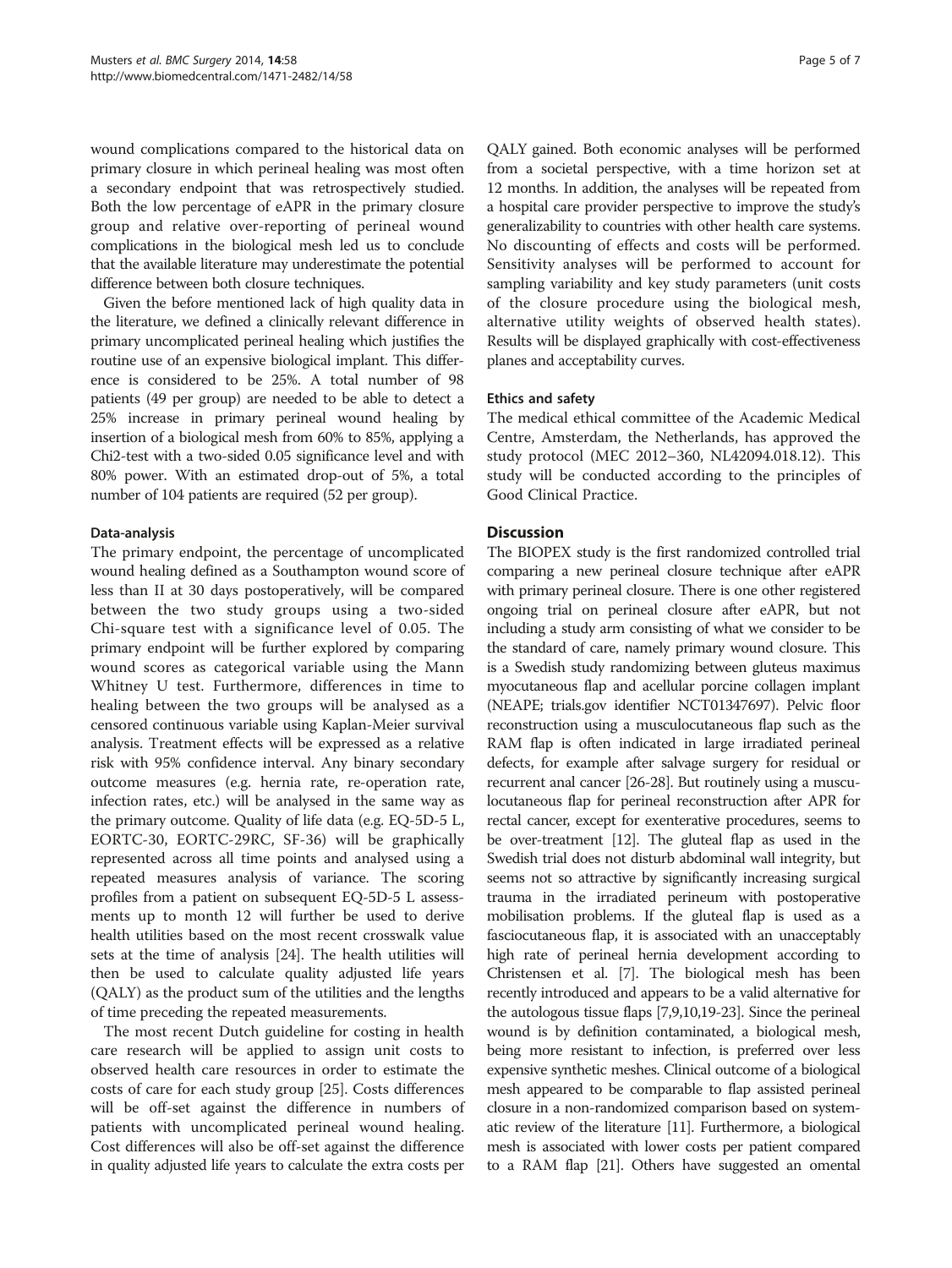<span id="page-5-0"></span>plasty for perineal reconstruction, but this functions as filling of dead space rather than giving strength to a neopelvic floor. A biological mesh differs essentially from a tissue flap by not filling the pelvic defect. Combining an omental plasty with a biological mesh may therefore be of additive value. Although a high level of evidence is lacking, an omental plasty is recommended after APR, because it adds well vascularised, non-irradiated tissue to the pelvic cavity [[16\]](#page-6-0). Omental plasty is not routine care in some of the participating centres of the BIOPEX study, which is the reason that we decided not to include this into the study protocol as a required part of the reconstruction.

The costs associated with routinely adding a biological mesh to the surgical procedure is supposed to ultimately translate into cost saving by reducing hospital stay, reducing the need for operative reintervention, reducing the need for intensive wound care and reducing costs related to secondary repair of perineal hernia. There is even a subgroup of patients with a persisting perineal sinus after one year that is unlikely to heal eventually [\[29\]](#page-6-0). Non-healing at one year after pre-operative radiotherapy has been reported in up to 26% and may also be reduced by biological mesh assisted closure [\[19](#page-6-0)]. The percentage of surgical reintervention for perineal complications is reported between 8% and 16% and is expected to be halved from 10% to 5% by the use of a biological mesh [3,[19,26\]](#page-6-0). Furthermore, it is expected that perineal hernia incidence will be reduced by at least 10%, based on a difference of 20% as recently published by Christensen et al. [\[7\]](#page-6-0). Although this was a comparison between gluteal flap and biological mesh, gluteal flap is similar to primary closure regarding risk of perineal hernia because it does not reconstruct the pelvic floor. Primary use of a biological mesh is therefore expected to reduce by more than half the costs related to secondary perineal hernia repair requiring hospital admittance for about three days with operative intervention.

In conclusion, pelvic floor reconstruction using biological meshes has been suggested to improve perineal wound healing and may potentially save net health care costs compared to simple primary closure of the perineum after eAPR, but proof of which is urgently needed.

#### Abbreviations

BIOPEX: Biological mesh closure of the pelvic floor after extralevator abdominoperineal resection for rectal cancer; TME: Total mesorectal excision; cAPR: Conventional abdominoperineal resection; eAPR: Extralevator abdominoperineal resection; S4/S5: 4<sup>th</sup> / 5<sup>th</sup> sacral vertebra; PDS: Polydioxanone sutures; EQ 5D-5 L (Euroqol): this questionnaire is a simple, Generic instrument for describing and valuing health related quality of life. It includes 5 items (mobility, personal care, daily activities, pain, and anxiety-depression) that are answered on a 3-point scale ranging from no problems (level 1) to extreme problems (level 3). The health valuations are used together with the times spent in those health states to derive quality adjusted life years (QALY); Global quality of life (EORTC-QLQ-C30-QL2): This sub questionnaire contains the 2 items of the global quality of life dimension of the EORTC-QLQ-C30 questionnaire; Global quality of life (EORTC-QLQ-CR29): This questionnaire is developed to assess the quality of life in colorectal patients; Health and Labour questionnaire (adapted to the

study setting): This questionnaire is designed to collect quantitative data on the impact of (treatment for) illness and resource utilization and absenteeism from work; Quality of Life questionnaire (SF36): This questionnaire measures the relationship between a client's quality of life and other behaviours or afflictions; RAM: Rectus abdominis muscle flap.

#### Competing interests

Three investigators (PT ,WB and BS) have been paid by LifeCell for giving lectures at symposia and congresses. The biological meshes are provided free of charge by the company LifeCell and they provided a start-up grant of €10,000.-. There are no other competing interests to be declared by any of the authors.

#### Authors' contributions

All authors have made substantial contributions to the conception and design of this study; have been involved in drafting the manuscript (GM, PT, MD, HR and WB) or revising it critically for important intellectual content and have given final approval of the version to be published. RB, PB, BE, PD, EG, NG, PH, CH, JL, NK, BS, RV, JW, and EZ have made contributions to the design of this study and have made substantial contributions to the organization of this trial. All authors have given final approval of the version to be published; and are local investigators at the participating centres.

#### Author details

<sup>1</sup> Department of Surgery, Academic Medical Centre, University of Amsterdam, Post box 22660, Amsterdam 1105AZ, The Netherlands. <sup>2</sup>Department of Surgery, Deventer Hospital, Post Box 5001, Deventer 7400CC, The Netherlands. <sup>3</sup>Department of Surgery, Erasmus Medical Centre / Daniel den Hoed, Post box 2040 3000, Rotterdam, CA, The Netherlands. <sup>4</sup> Department of Surgery, Gelre Hospital, Albert Schweitzerlaan 31, Apeldoorn, DZ 7334, The Netherlands. 5 Department of Surgery, University Medical Centre Groningen, University of Groningen, Hanzeplein 1, Groningen, RB 9700, The Netherlands. <sup>6</sup>Department of Surgery, Tergooi Hospital, Post box 10016, Hilversum, DA 1201, The Netherlands. <sup>7</sup>Department of Surgery, IJsselland hospital, Post box 690, Capelle aan de Ijssel AR 2900, The Netherlands. <sup>8</sup>Department of Surgery, Medical Centre Leeuwarden Henri Dunantweg 2, LeeuwardenAD 8934, The Netherlands. <sup>9</sup>Department of Surgery, Spaarne Hospital, Spaarnepoort 1, Spaarne, TM 2134, The Netherlands. <sup>10</sup>Department of Surgery, St. Laurentius Hospital, Monseigneur Driessenstraat 6, Roermond, CV 6043, The Netherlands. <sup>11</sup>Department of Surgery, Catherina hospital, Eindhoven, EJ and Maastricht University Medical Centre, Michelangelolaan 2, P. Debyelaan 25 6229, Maastricht, HX 5623, The Netherlands. <sup>12</sup>Department of Surgery, Leicester Hospital, Gwendolen Rd, Leicester, UK. 13Department of Surgery, Flevohospital, Hospitaalweg 1, Almere, RA 1315, The Netherlands. <sup>14</sup>Department of Surgery, Kennemer Gasthuis, Boerhaavelaan 22, Haarlem, RC 2035, The Netherlands. 15Department of Surgery, Radboud University Medical Centre, Geert Grooteplein-Zuid 22, Nijmegen, GA 6525, The Netherlands. <sup>16</sup>Clinical Research Unit, Academic Medical Centre, University of Amsterdam, Post box 22660, Amsterdam 1105AZ, The Netherlands.

#### Received: 9 February 2014 Accepted: 21 August 2014 Published: 27 August 2014

#### References

- 1. Den Dulk M, Putter H, Collette L, Marijnen CA, Folkesson J, Bosset JF, Rödel C, Bujko K, Påhlman L, van de Velde CJ: The abdominoperineal resection itself is associated with an adverse outcome: the European experience based on a pooled analysis of five European randomised clinical trials on rectal cancer. Eur J Cancer 2009, 45:1175–1183.
- 2. Stelzner S, Koehler C, Stelzer J, Sims A, Witzigmann H: Extended abdominoperineal excision vs. standard abdominoperineal excision in rectal cancer–a systematic overview. Int J Colorectal Dis 2011, 26:1227–1240.
- Bullard KM, Trudel JL, Baxter NN, Rothenberger DA: Primary perineal wound closure after preoperative radiotherapy and abdominoperineal resection has a high incidence of wound failure. Dis Colon Rectum 2005, 48:438–443.
- 4. El-Gazzaz G, Kiran RP, Lavery I: Wound complications in rectal cancer patients undergoing primary closure of the perineal wound after abdominoperineal resection. Dis Colon Rectum 2009, 52:1962–1966.